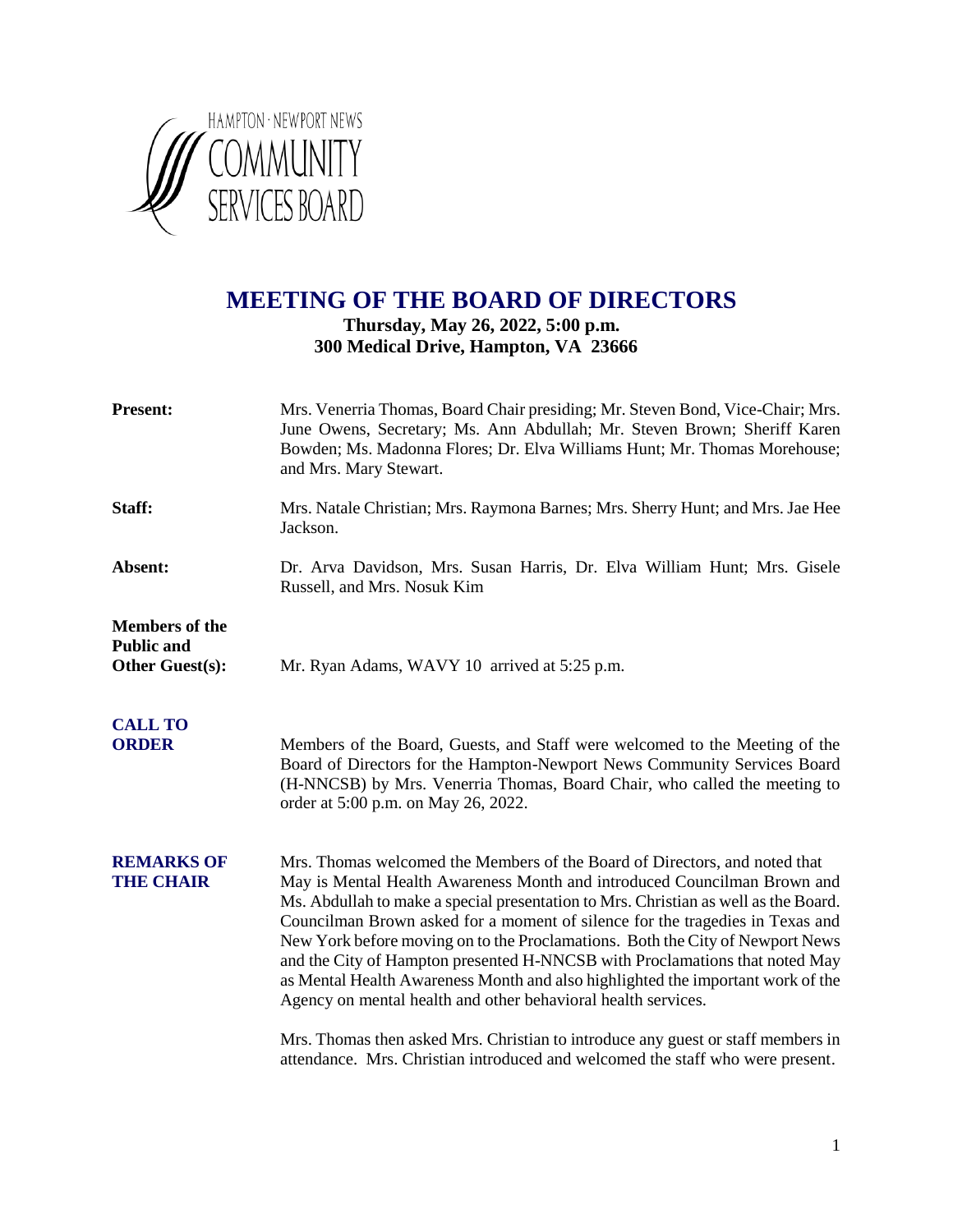### **ACTION ITEMS**

| $A-1$ .           | Board Approval of the Minutes of the Board of Directors Meeting held on<br>April 28, 2022                                                                                                                                                                                                                               |
|-------------------|-------------------------------------------------------------------------------------------------------------------------------------------------------------------------------------------------------------------------------------------------------------------------------------------------------------------------|
| <b>Background</b> | The Minutes of the Board of Directors Meeting held on April 28, 2022 were<br>included in the Board Package on pages 36 through 41.                                                                                                                                                                                      |
| <b>Action</b>     | There being no discussion or comments, the Minutes of the Board of Directors<br>Meeting held on April 28, 2022 were approved as presented.                                                                                                                                                                              |
| <u>A-2.</u>       | Recommendation of the Nomination and Selection Committee on Board<br><b>Membership</b>                                                                                                                                                                                                                                  |
| <b>Issue</b>      | Board Approval of the recommendation of the candidate for the open position from<br>the City of Hampton to be appointed to the H-NNCSB Board of Directors                                                                                                                                                               |
| <b>Background</b> | The Nomination and Selection Committee presents the Board of Directors a<br>recommendation of candidates for approval for any Board vacancy to be submitted<br>to the respective City Councils for appointment.                                                                                                         |
|                   | Due to a May 13 deadline, the Nomination and Selection Committee submitted a<br>candidate to the City of Hampton prior to the meeting of the Board of Directors.<br>The Committee now requests Board Ratification of the candidate submitted to the<br>City of Hampton.                                                 |
|                   | Mrs. Stewart presented the candidate's qualifications to the Board of Directors.<br>Two Board Members provided positive comments about the candidate submitted<br>for Board Membership and recognized the candidate's good character, hard work,<br>and qualifications.                                                 |
| <b>Action</b>     | Board of Directors Ratified the candidate sent to the City of Hampton for<br>appointment to the H-NNCSB Board of Directors                                                                                                                                                                                              |
| <u>A-3.</u>       | <b>Budget, Finance and Audit Committee Recommendation</b>                                                                                                                                                                                                                                                               |
| <b>Issue</b>      | Budget, Finance & Audit Committee Request for Approval of FY2023 Budget and<br>Line of Credit, and Preliminary Performance Contract.                                                                                                                                                                                    |
| <b>Background</b> | Members of the Committee review the Annual Operating Budget, including the<br>Principles, Environment, Assumptions, Highlights, and Concerning Budget<br>Trends. The budget and performance contract requires formal approval from the<br>H-NNCSB Board of Directors as well as the cities of Hampton and Newport News. |
| <b>Action</b>     | Board approval of the Budget, Finance & Audit Committee's Request for<br>Approval of the FY2023 Budget and Line of Credit, and Preliminary Performance<br>Contract, as available.                                                                                                                                       |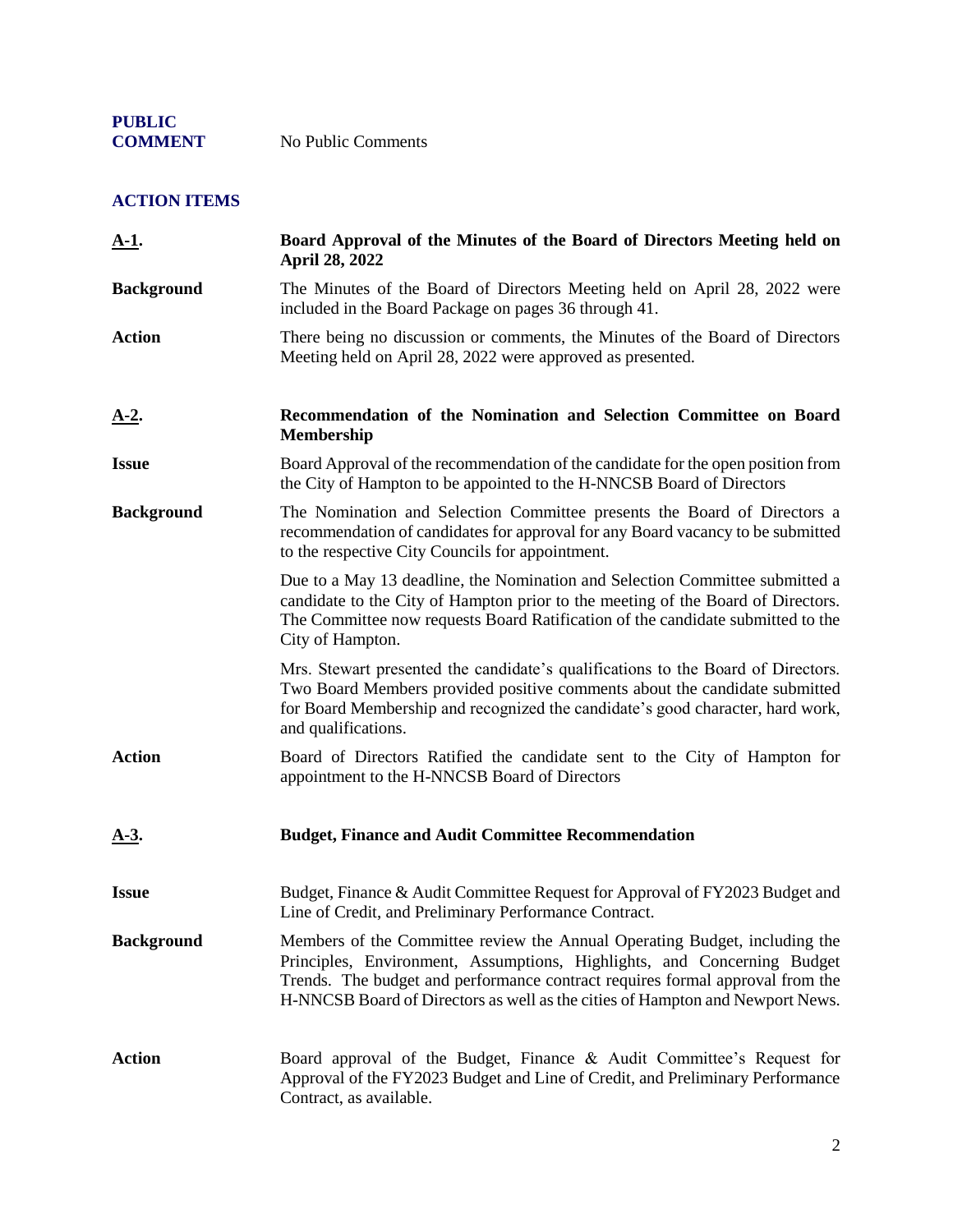| $A-4$ .           | <b>H-NNCSB 2022 Hall of Fame Inductee</b>                                                                                                                                                                                                                                                                                                                                                                               |
|-------------------|-------------------------------------------------------------------------------------------------------------------------------------------------------------------------------------------------------------------------------------------------------------------------------------------------------------------------------------------------------------------------------------------------------------------------|
| <b>Issue</b>      | H-NNCSB 2022 Hall of Fame Inductee                                                                                                                                                                                                                                                                                                                                                                                      |
| <b>Background</b> | Each year Members of the Community Relations / Governmental Affairs<br>Committee have the responsibility of preparing a list of nominees for induction<br>into the CSB Hall of Fame and submitting its recommendation to Members of the<br>Board of Directors for approval.                                                                                                                                             |
|                   | Mrs. Dahlen presented background information on Mr. Morehouse's history of<br>service for almost two decades to the Hampton-Newport News Community<br>Services Board.                                                                                                                                                                                                                                                   |
|                   | Mr. Morehouse made a few remarks, thanking the Agency for the Hall of Fame<br>nomination. He provided some examples of memorable events that were<br>emotional for him which also benefited the Agency. Mrs. Thomas thanked Mr.<br>Morehouse for his leadership and guidance to the Board of Directors. Councilman<br>Brown also praised Mr. Morehouse for his financial acumen as well as dedication<br>to the Agency. |
| Action            | Board approval of the H-NNCSB 2022 Hall of Fame Inductee, Mr. Thomas<br>Morehouse, III, was unanimously approved.                                                                                                                                                                                                                                                                                                       |

#### **STANDING BOARD COMMITTEE REPORTS**

| <b>Nomination</b><br>and Selection        | Mrs. Mary Stewart, Committee Chair, reported that members of the Nomination<br>and Selection Committee met on Thursday, May 12, 2022 and Friday, May 13,<br>2022 via Zoom virtual meetings.                                                                                                                                                                                                              |
|-------------------------------------------|----------------------------------------------------------------------------------------------------------------------------------------------------------------------------------------------------------------------------------------------------------------------------------------------------------------------------------------------------------------------------------------------------------|
|                                           | In addition to the Board Membership for the City of Hampton, the Committee also<br>worked on the proposed Slate of Officers for FY2023.                                                                                                                                                                                                                                                                  |
|                                           | Mrs. Stewart presented the proposed Slate of Officers, which will be voted on at<br>the June Board of Directors Meeting, where Members of the Board can make<br>further recommendations from the floor before action is taken.                                                                                                                                                                           |
|                                           | For Fiscal Year 2023, the following is the proposed Slate of Officers:<br>Mr. Steven Bond, Chair (1 <sup>st</sup> Term)<br>Mrs. Bea Dahlen, Vice-Chair (1 <sup>st</sup> Term)<br>Mr. Steven Brown, Treasurer (1 <sup>st</sup> Term)                                                                                                                                                                      |
|                                           | Ms. Ann Abdullah, Secretary (1 <sup>st</sup> Term)                                                                                                                                                                                                                                                                                                                                                       |
| <b>Board Quality</b><br><b>Management</b> | Ms. Flores, Committee Member, reported that the Board Quality Management<br>Committee met on Tuesday, May 17, 2022 at 4:00 p.m. via Zoom meeting. The<br>Committee Members received a quarterly update from the Quality Management<br>Division, which included reports on Regulatory and Compliance, Human<br>Rights/Serious Incidents/Sentinel Events, and the Quality Management Director's<br>Update. |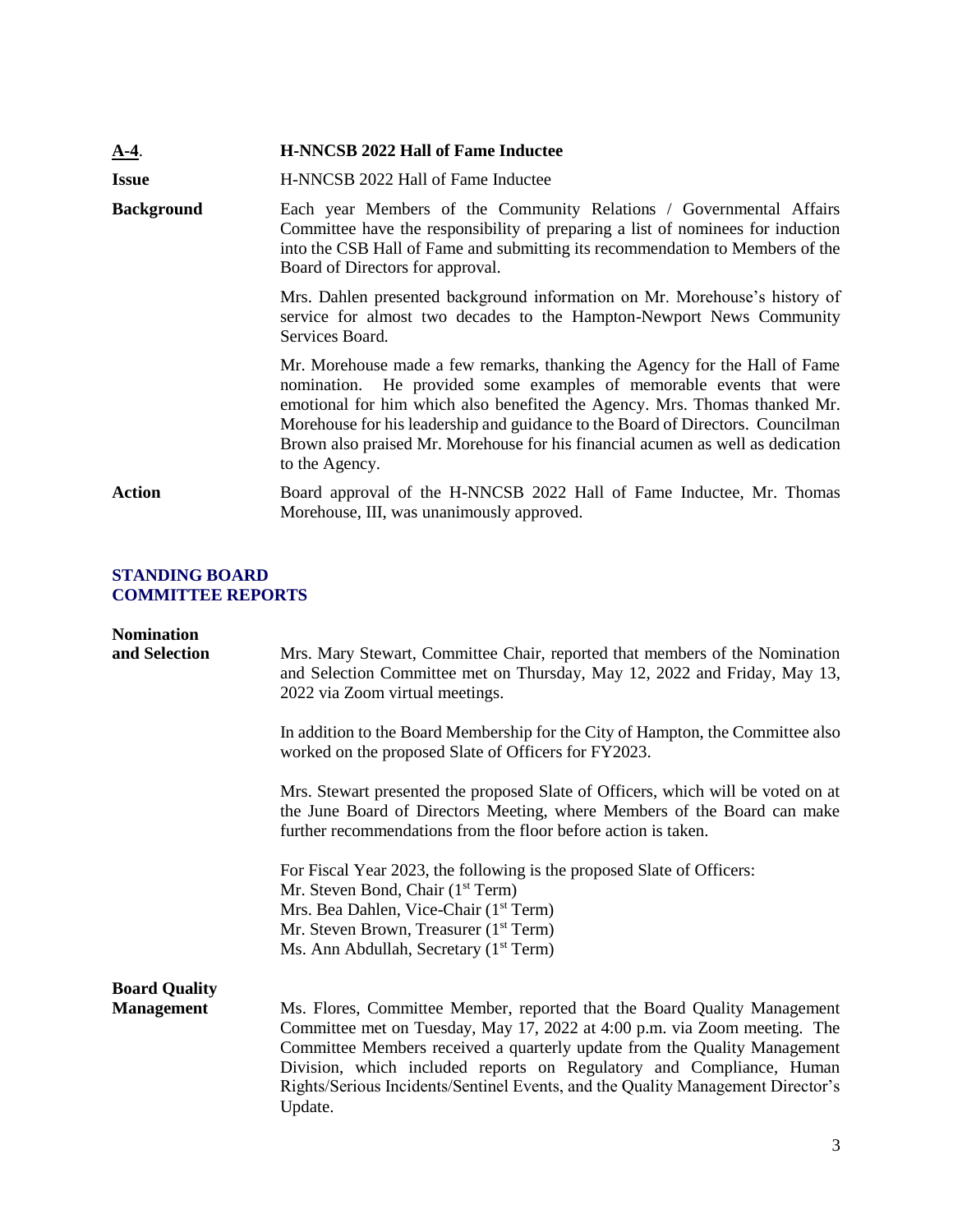Ms. Flores stated that Mrs. Alicia Gaston, Quality Assurance and Improvement Manager, presented updates on Audits and Continuous Quality Improvement Efforts. There are two Audits in progress: The annual DD waiver waitlist review began on May 15, 2022 and the Quality Service Review Report is currently being reviewed for quality improvement recommendations. Mrs. Gaston also reported that the Utilization Review Specialist conducted over six (6) quality record reviews and eleven (11) service modification requests.

Ms. Flores then shared that Mrs. Karen Matthews, Compliance and Standards Manager, provided a summary of the January 1 through April 30, 2022 Human Rights/Serious Incidents/Sentinel Events activities. In incident reporting, there were 690 incident reports submitted to the team. Only 81 of the 690 met the criteria to be reported to DBHDS. There were 20 deaths of individuals served by the H-NNCSB during this period, with 11 being natural and 9 being undetermined. None of the individuals resided in CSB residential programs. Mrs. Matthews also reported that there were two Abuse investigations and one Serious Incident Review (SIR). None were substantiated. Finally, the Agency received one (1) Corrective Action Plan (CAP) from the Office of Licensing for a late discharge summary in the Adult IDD program, and one (1) CAP for the Adult Mental Health Case Management program for not using the department's web-based reporting application.

Next, Ms. Flores stated Dr. Melanie Bond, Quality Management Director, made an announcement on staff changes. Mrs. Matthews will depart the Agency on May 20, but her successor will be Ms. Halima Rhea. Ms. Rhea will be moving from her Utilization Review Specialist role into the Compliance and Standards Manager role. Ms. Rhea has worked at the Agency for over 16 years and is very familiar with the Quality Management department's work.

Ms. Flores then reported that Dr. Bond provided Committee Members with updates at the State and Regional levels. Ms. Flores noted the next meeting would be held in September 2022.

**Strategic**

**Planning** Councilman Steven Brown, Committee Chair, reported that the Strategic Planning Committee met on Monday, May 16, 2022 at 4:00 p.m. via Zoom, and were presented with an update on the Strategic Plan Implementation.

> Mr. Brown introduced Mrs. Sherry Hunt, Director of Communications and Business Development, who provided information on the next steps for the Strategic Plan Implementation. Mrs. Hunt began with an overview of the ideas within the plan, and stated the Agency would "breathe new life into old opportunities" as some of the ideas were discussed in the past. She then explained the Plan Roll Out, Vision and how that translates into day-to-day operations, and Regular review and monitoring of the plan by the Executive Leadership Team (ELT).

> Mr. Brown shared that Mrs. Hunt next reviewed the toolkit/dashboard (excel spreadsheet) that will track each of the Strategic Focus steps as well as the tactical steps involved with each strategy. There will be a lead assigned to each task as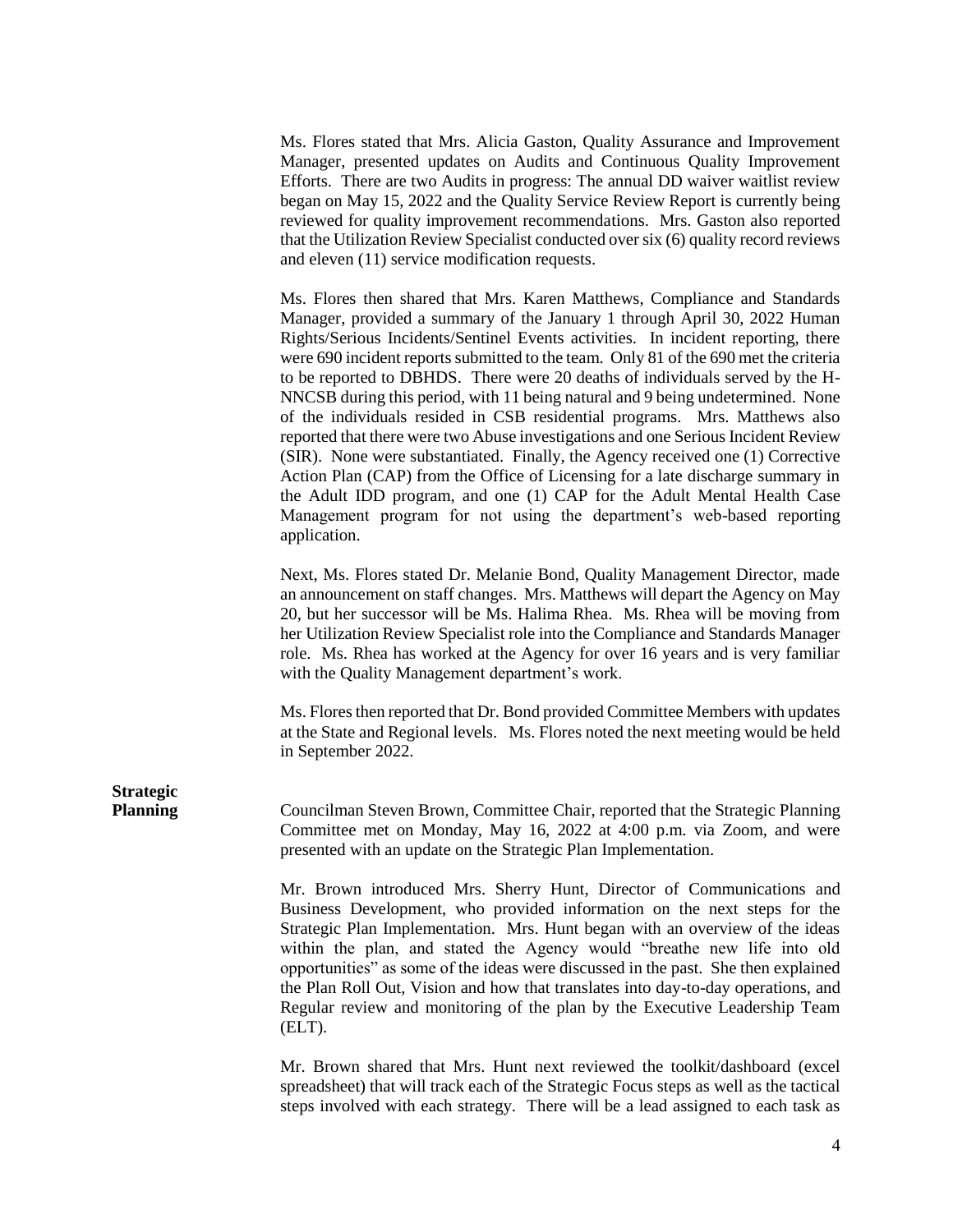well as a tracker so progress is noted. The Strategic Sprint forms will help break down the larger steps into more short-term steps that will keep the work moving forward. Mrs. Sherry Hunt next discussed the Workgroup Assignments for all the Strategies that will be led by a Member of the Executive Leadership Team. This will be a fluid document and frequently updated and progress reported to the Strategic Planning Committee on a regular basis. Mrs. Hunt explained that everyone would "own" the plan but the Executive Leadership Team would guide the progress.

Next, Mr. Brown reported that the Committee Members had an opportunity to ask questions and provide comments. Ms. Flores commented that she was especially impressed by the Strategic Sprint documents that will encourage Agency staff to continuously work on each of the Strategic Focus areas and not rush to finish by the end of five years. She believed the pacing and regular accountability would benefit the Agency. Dr. Cunningham stated she heard positive feedback from some staff and that they appreciated an opportunity to be included in reviewing the document. It was noted that Information sharing is effective and encourages participation across all levels of the Agency.

**Community Relations and Governmental**

**Affairs** Mrs. Bea Dahlen reported that members of the Community Relations and Governmental Affairs Committee met on Monday, May 23, 2022 at 4:30 p.m. via Zoom virtual meeting. During the meeting, Committee Members were provided Legislative updates, discussed local initiatives, and the Hall of Fame nominations.

> Mrs. Dahlen reported that Mrs. Sherry Hunt provided the Legislative update. Mrs. Hunt noted that we are still awaiting the State Budget approval from the General Assembly so we will know where the behavioral health funding stands and where the money will flow. There is a tentative date of June 1, 2022 as a possible date to return to session to vote.

> Mrs. Dahlen next noted that Mrs. Hunt stated the Agency will focus on Legislative Advocacy with one-on-one meetings over the summer and focus on the funding needs of the CSBs. And invited interested Board Members to participate in the meetings.

> There is a meeting scheduled on June 15, 2022 with the new DBHDS Commissioner, Nelson Smith, who will be visiting the CSB. It is hoped that Committee Members as well as other Board Members will participate in these meetings.

> Next, Mrs. Dahlen shared that Mrs. Christian presented an update on the Crisis Receiving Center. Mrs. Christian also provided an update on the Marcus Alert, noting that a full presentation and update will be presented at the August Board Retreat. The Agency is currently recruiting for a Marcus Alert Coordinator, and training of key stakeholders will begin during the summer months.

The next CRGA Committee meeting will be held on June 13, 2022 at 4:30 p.m.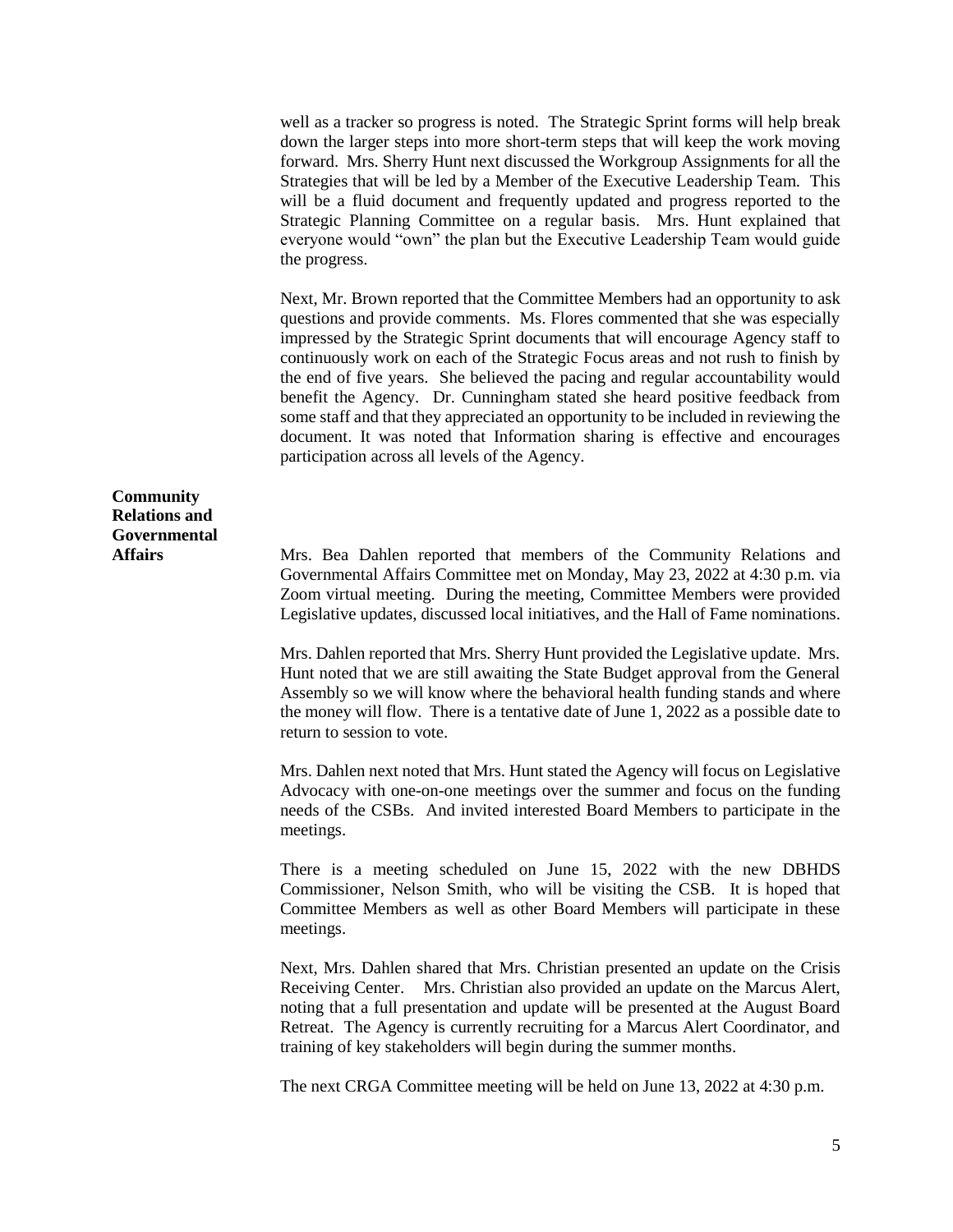# **EXECUTIVE DIRECTOR**

**UPDATE** Mrs. Thomas stated that Members of the Board received Informational Items in the Board Package on pages 5 through 7, and Administrative Division Program Highlights on pages 8 through 35. Mrs. Thomas again noted that the Program Highlights format is now in line with the new Strategic Plan. She thanked the Agency's Division Directors for incorporating the new strategic plan in all that the Agency does, in order to keep it as a living document.

> Mrs. Thomas then introduced Mrs. Christian, who began by congratulating Mr. Morehouse on being inducted into the Hall of Fame and thanked him for his dedication to the Agency over the years. The official ceremony and luncheon will be held on June 28, 2022. It will include the Patty L. Gilbertson Award for Excellence in Service and Employee Recognition Awards. Mrs. Christian announced this year's PLG recipient is Mrs. Kimberly Thompson, Director of Human Resources.

> Mrs. Christian went on to thank the Board of Directors for approving the budget for FY2023. She stated the difficult financial atmosphere and the uncertainty of State allocations for workforce funds made this process especially difficult this year. She noted there is a contingency as well as the presented budget in case the Agency receives workforce funding. Mrs. Christian stated she was hopeful of receiving the workforce funding as both the House and Senate versions of the budget includes workforce funding for CSBs. Mrs. Christian further noted that the temporary rate increase of 12.5% for certain community based services could become permanent as both the House and Senate also included this in their budgets.

> Mrs. Christian thanked Councilman Brown and Ms. Abdullah for representing the two Cities by presenting the Proclamations for Mental Health Awareness Month. Mrs. Christian shared that meetings with both City Managers were scheduled for June. She went on to note her and Dr. Cunningham's participation at a forum in Hampton on ways to reduce violence and the Bloomberg Initiative. Numerous community agencies are involved in this initiative and Mrs. Christian stated that the CSB is linked in some way to many of the participating agencies. Mrs. Christian hopes to expand the Agency's involvement in various initiatives; especially those that will help reduce violence in both cities. Mrs. Christian went on to discuss the recent discussion with Mr. Alan Archer, Newport News Assistant City Manager, who advised that the Christopher Newport University (CNU) survey found that mental health is the number concern of people in the community who responded to the survey. Mrs. Christian was thankful the Agency is at the table for various behavioral health discussions that explore ways the Agency can work best together with both cities on these important issues.

> Mrs. Christian stated she was looking forward to the June 15 meeting with the new DBHDS Commissioner and again invited the Board Members to attend the meeting, which will be held at 12:30 p.m.